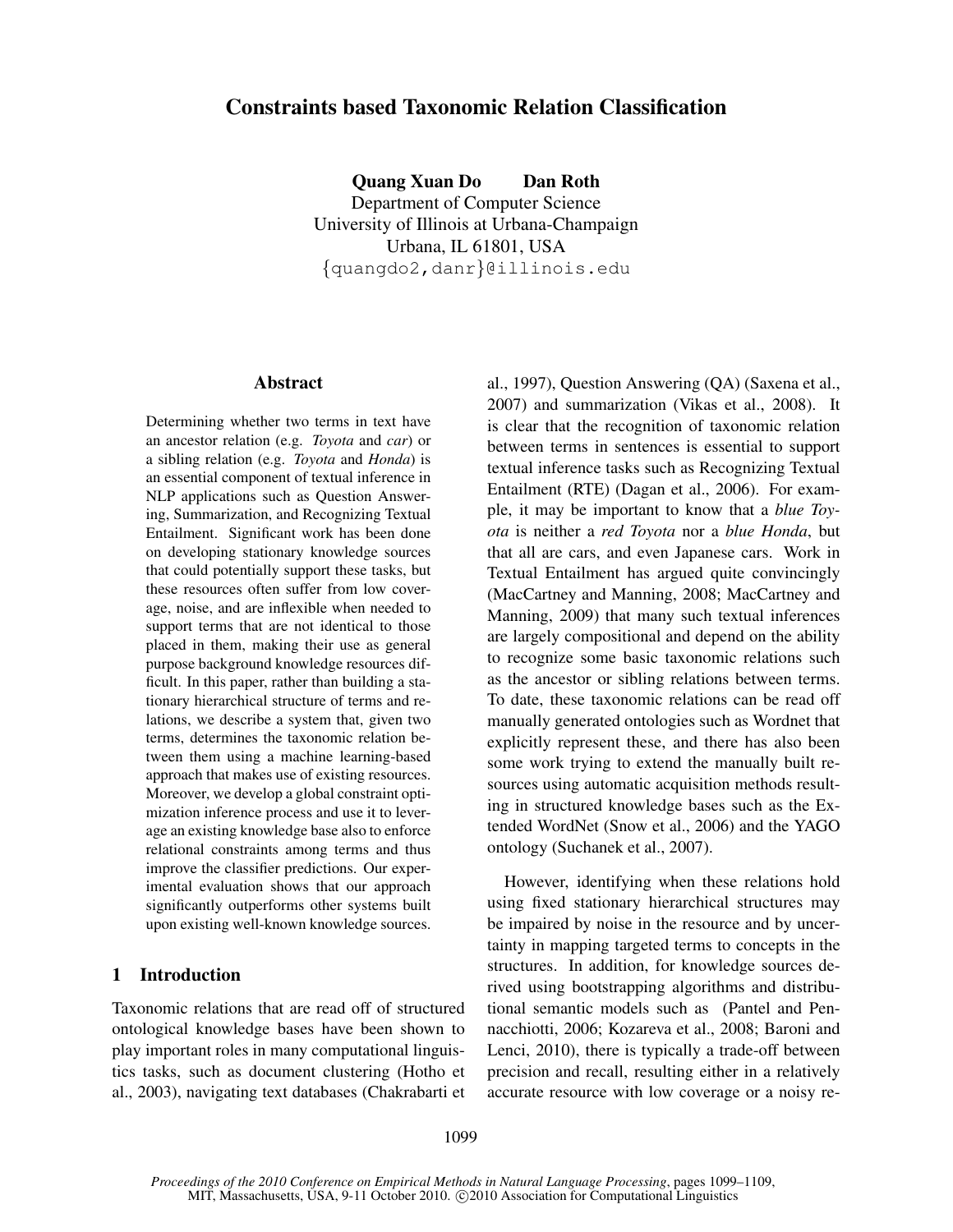source with broader coverage. In the current work, we take a different approach, identifying directly whether a pair of terms hold a taxonomic relation.

Fixed resources, as we observe, are inflexible when dealing with targeted terms not being covered. This often happens when targeted terms have the same meaning, but different surface forms, than the terms used in the resources (e.g. *Toyota Camry* and *Camry*). We argue that it is essential to have a classifier that, given two terms, can build a semantic representation of the terms and determines the taxonomic relations between them. This classifier will make use of existing knowledge bases in multiple ways, but will provide significantly larger coverage and more precise results. We make use of a dynamic resource such as Wikipedia to guarantee increased coverage without changing our model and also perform normalization-to-Wikipedia to find appropriate Wikipedia replacements for outside-Wikipedia terms. Moreover, stationary resources are usually brittle because of the way most of them are built: using local relational patterns (e.g. (Hearst, 1992; Snow et al., 2005)). Infrequent terms are less likely to be covered, and some relations may not be supported well by these methods because their corresponding terms rarely appear in close proximity (e.g., an Israeli tennis player *Dudi Sela* and *Roger Federrer*). Our approach uses search techniques to gather relevant Wikipedia pages of input terms and performs a learning-based classification w.r.t. to the features extracted from these pages as a way to get around this brittleness.

Motivated by the needs of NLP applications such as RTE, QA, Summarization, and the compositionality argument alluded to above, we focus on identifying two fundamental types of taxonomic relations - *ancestor* and *sibling*. An ancestor relation and its directionality can help us infer that a statement with respect to the child (e.g. *cannabis*) holds for an ancestor (e.g. *drugs*) as in the following example, taken from a textual entailment challenge dataset:

T: Nigeria's NDLEA has seized 80 metric tonnes of *cannabis* in one of its largest ever hauls, officials say.

H: Nigeria seizes 80 tonnes of *drugs*.

Similarly, it is important to know of a sibling relation to infer that a statement about *Taiwan* may (without additional information) contradict a similar statement with respect to *Japan* since these are different countries, as in the following:

T: A strong earthquake struck off the southern tip of *Taiwan* at 12:26 UTC, triggering a warning from Japan's Meteorological Agency that a 3.3 foot tsunami could be heading towards Basco, in the Philippines.

H: An earthquake strikes *Japan*.

Several recent TE studies (Abad et al., 2010; Sammons et al., 2010) suggest to isolate TE phenomena, such as recognizing taxonomic relations, and study them separately; they discuss some of characteristics of phenomena such as contradiction from a similar perspective to ours, but do not provide a solution.

In this paper, we present TAxonomic RElation Classifier (TAREC), a system that classifies taxonomic relations between a given pair of terms using a machine learning based classifier. An integral part of TAREC is also our inference model that makes use of relational constraints to enforce coherency among several related predictions. TAREC does not aim at building or extracting a hierarchical structure of concepts and relations, but rather to directly recognize taxonomic relations given a pair of terms. Target terms are represented using vector of features that are extracted from retrieved corresponding Wikipedia pages. In addition, we make use of existing stationary ontologies to find related terms to the target terms, and classify those too. This allows us to make use of a constraint-based inference model (following (Roth and Yih, 2004; Roth and Yih, 2007) that enforces coherency of decisions across related pairs (e.g., if x is-a y and y is-a z, it cannot be that  $x$  is a sibling of  $z$ ).

In the rest of the paper, after discussing related work in Section 2, we present an overview of TAREC in Section 3. The learning component and the inference model of TAREC are described in Sections 4 and 5. We experimentally evaluate TAREC in Section 6 and conclude our paper in Section 7.

# 2 Related Work

There are several works that aim at building taxonomies and ontologies which organize concepts and their taxonomic relations into hierarchical structures. (Snow et al., 2005; Snow et al., 2006) con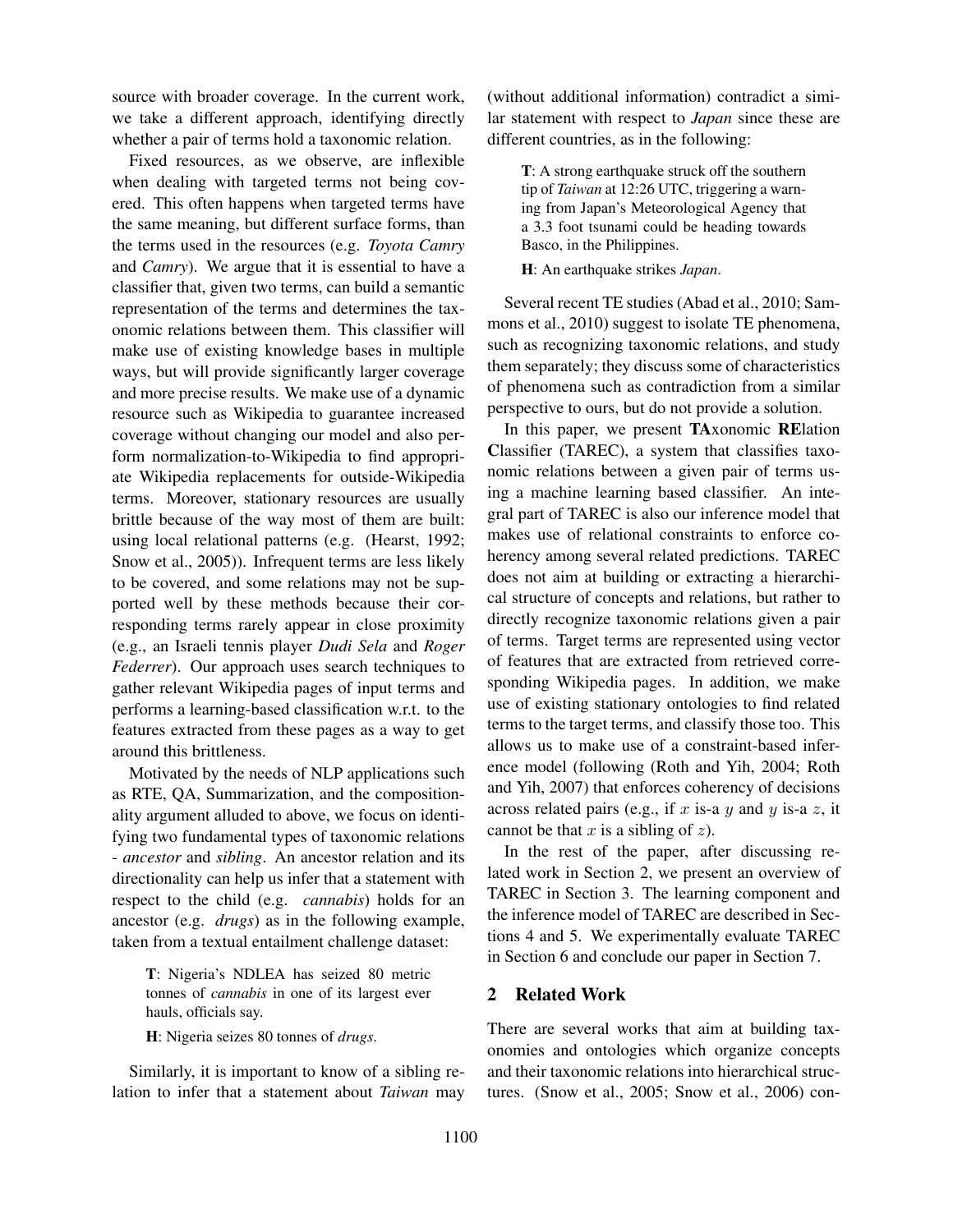structed classifiers to identify hypernym relationship between terms from dependency trees of large corpora. Terms with recognized hypernym relation are extracted and incorporated into a man-made lexical database, WordNet (Fellbaum, 1998), resulting in the *extended WordNet*, which has been augmented with over 400, 000 synsets. (Ponzetto and Strube, 2007) and (Suchanek et al., 2007) both mined Wikipedia to construct hierarchical structures of concepts and relations. While the former exploited Wikipedia category system as a conceptual network and extracted a taxonomy consisting of subsumption relations, the latter presented the YAGO ontology, which was automatically constructed by mining and combining Wikipedia and WordNet. A natural way to use these hierarchical structures to support taxonomic relation classification is to map targeted terms onto the hierarchies and check if they subsume each other or share a common subsumer. However, this approach is limited because constructed hierarchies may suffer from noise and require exact mapping (Section 6). TAREC overcomes these limitations by searching and selecting the top relevant articles in Wikipedia for each input term; taxonomic relations are then recognized based on the features extracted from these articles.

On the other hand, information extraction bootstrapping algorithms, such as (Pantel and Pennacchiotti, 2006; Kozareva et al., 2008), automatically harvest related terms on large corpora by starting with a few seeds of pre-specified relations (e.g. *isa*, *part-of*). Bootstrapping algorithms rely on some scoring function to assess the quality of terms and additional patterns extracted during bootstrapping iterations. Similarly, but with a different focus, Open IE, (Banko and Etzioni, 2008; Davidov and Rappoport, 2008), deals with a large number of relations which are not pre-specified. Either way, the output of these algorithms is usually limited to a small number of high-quality terms while sacrificing coverage (or vice versa). Moreover, an Open IE system cannot control the extracted relations and this is essential when identifying taxonomic relations. Recently, (Baroni and Lenci, 2010) described a general framework of distributional semantic models that extracts significant contexts of given terms from large corpora. Consequently, a term can be represented by a vector of contexts in which it frequently

appears. Any vector space model could then use the terms' vectors to cluster terms into categories. Sibling terms (e.g. *Honda*, *Toyota*), therefore, have very high chance to be clustered together. Nevertheless, this approach cannot recognize ancestor relations. In this paper, we compare TAREC with this framework only on recognizing sibling vs. no relation, in a strict experimental setting which pre-specifies the categories to which the terms belong.

# 3 An Overview of the TAREC Algorithm

### 3.1 Preliminaries

In the TAREC algorithm, a *term* refers to any mention in text, such as *mountain*, *George W. Bush*, *battle of Normandy*. TAREC does not aim at extracting terms and building a stationary hierarchical structure of terms, but rather recognize the taxonomic relation between any two given terms. TAREC focuses on classifying two fundamental types of taxonomic relations: *ancestor* and *sibling*. Determining whether two terms hold a taxonomic relation depends on a pragmatic decision of how far one wants to climb up a taxonomy to find a common subsumer. For example, *George W. Bush* is a child of *Presidents of the United States* as well as *people*, even more, that term could also be considered as a child of *mammals* or *organisms* w.r.t. the Wikipedia category system; in that sense, *George W. Bush* may be considered as a sibling of *oak* because they have *organisms* as a least common subsumer. TAREC makes use of a hierarchical structure as background knowledge and considers two terms to hold a taxonomic relation only if the relation can be recognized from information acquired by climbing up at most  $K$  levels from the representation of the target terms in the structure. It is also possible that the sibling relation can be recognized by clustering terms together by using vector space models. If so, two terms are siblings if they belong to the same cluster.

To cast the problem of identifying taxonomic relations between two terms  $x$  and  $y$  in a machine learning perspective, we model it as a multi-class classification problem. Table 1 defines four relations with some examples in our experiment data sets.

This paper focuses on studying a fundamental problem of recognizing taxonomic relations (given well-segmented terms) and leaves the orthogonal is-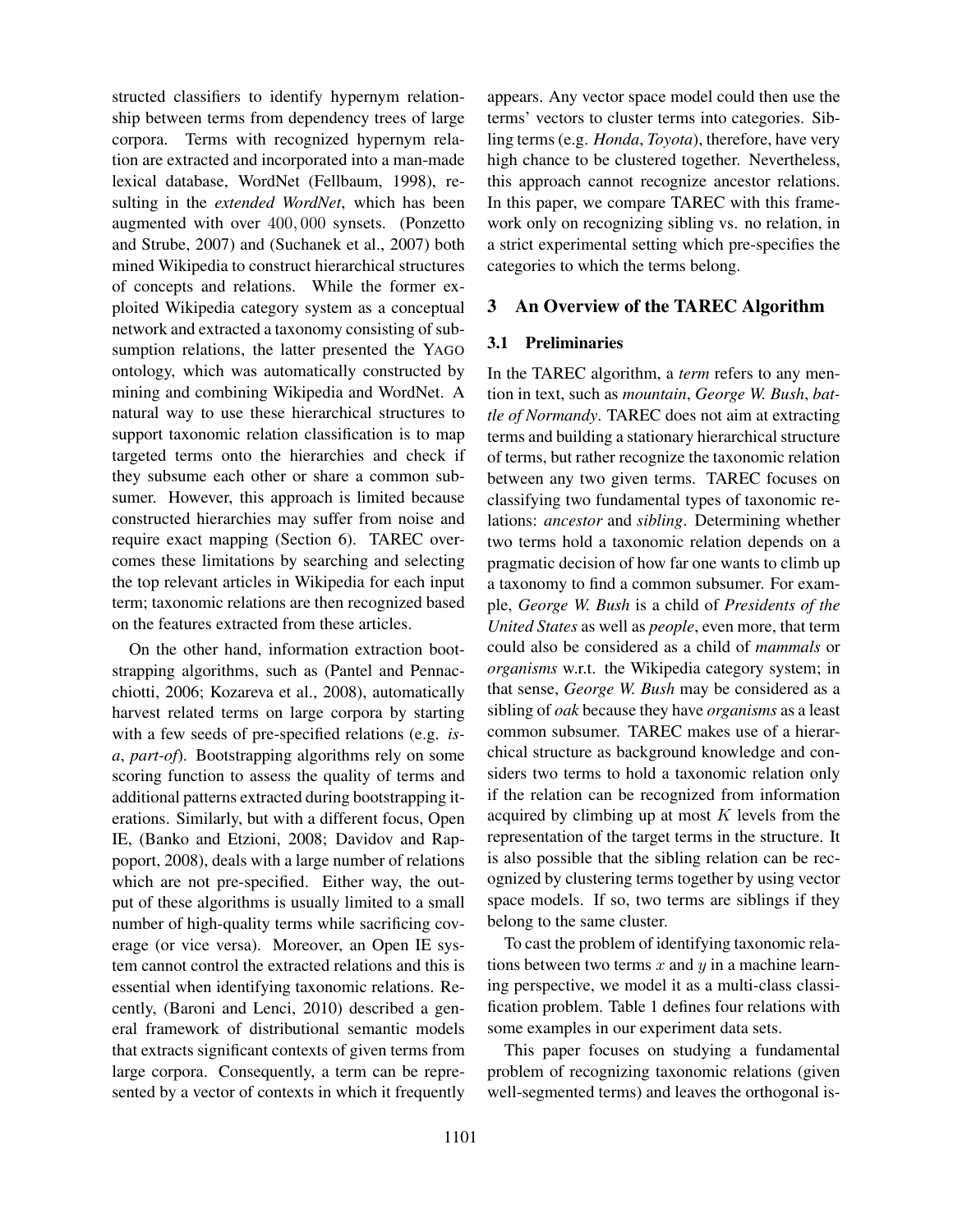|                       |                    | Examples |            |  |
|-----------------------|--------------------|----------|------------|--|
| Relation              | Meaning            | Term $x$ | Term $y$   |  |
| $x \leftarrow y$      | $x$ is an ancestor | actor    | Mel Gibson |  |
|                       | of $y$             | food     | rice       |  |
| $x \rightarrow y$     | $x$ is a child     | Makalu   | mountain   |  |
|                       | of $y$             | Monopoly | game       |  |
| $x \leftrightarrow y$ | $x$ and $y$ are    | Paris    | London     |  |
|                       | siblings           | copper   | oxygen     |  |
| $x \leftrightarrow y$ | $x$ and $y$ have   | Roja     | $C++$      |  |
|                       | no relation        | egg      | Vega       |  |

Table 1: Taxonomic relations and some examples in our data sets.

sues of how to take contexts into account and how it should be used in applications to a future work.

### 3.2 The Overview of TAREC

Assume that we already have a learned local classifier that can classify taxonomic relations between any two terms. Given two terms, TAREC uses Wikipedia and the local classifier in an inference model to make a final prediction on the taxonomic relation between these two. To motivate the need for an inference model, beyond the local classifier itself, we observe that the presence of other terms in addition to the two input terms, can provide some natural constraints on the possible taxonomic relations and thus can be used to make the final prediction (which we also refer as global prediction) more coherent. In practice, we first train a local classifier (Section 4), then incorporate it into an inference model (Section 5) to classify taxonomic relations between terms. The TAREC algorithm consists of three steps and is summarized in Figure 1 and explained below.

1. Normalizing input terms to Wikipedia: Although most commonly used terms have corresponding Wikipedia articles, there are still a lot of terms with no corresponding Wikipedia articles. For a non-Wikipedia term, we make an attempt to find a replacement by using Web search. We wish to find a replacement such that the taxonomic relation is unchanged. For example, for input pair (*Lojze Kovaciˇ cˇ*, *Rudi Seligo ˇ* ), there is no English Wikipedia page for *Lojze Kovačič*, but if we can find *Marjan Rožanc* and use it as a replacement of *Lojze Kovačič* (two terms are siblings and refer to two writers), we can continue classifying the taxonomic relation of the pair (*Marjan Rozanc ˇ* , *Rudi Seligo ˇ* ). This part of the algorithm was motivated by (Sarmento et al.,

Figure 1: The TAREC algorithm.

2007). We first make a query with the two input terms (e.g. "*Lojze Kovaciˇ cˇ*" AND "*Rudi Seligo ˇ* ") to search for list-structure snippets in Web documents<sup>1</sup> such as "...  $\langle delimiter \rangle c_a \langle delimiter \rangle c_b$  $\langle delimeter \rangle c_c \langle delimeter \rangle$  ..." (the two input terms should be among  $c_a, c_b, c_c, \ldots$ ). The delimiter could be commas, periods, or asterisks<sup>2</sup>. For snippets that contain the patterns of interest, we extract  $c_a$ ,  $c_b$ ,  $c_c$ etc. as replacement candidates. To reduce noise, we empirically constrain the list to contain at least 4 terms that are no longer than 20 characters each. The candidates are ranked based on their occurrence frequency. The top candidate with Wikipedia pages is used as a replacement.

2. Getting additional terms (Section 5.2): TAREC leverage an existing knowledge base to extract additional terms related to the input terms, to be used in the inference model in step 3.

3. Making global prediction with relational constraints (Section 5.1): TAREC performs several local predictions using the local classifier  $\mathcal R$  (Section 4) on the two input terms and these terms with the additional ones. The global prediction is then inferred by enforcing relational constraints among the terms' relations.

### 4 Learning Taxonomic Relations

The local classifier of TAREC is trained on the pairs of terms with correct taxonomic relation labels (some examples are showed in Table 1). The trained classifier when applied on a new input pair of terms will return a real valued number which can be interpreted as the probability of the predicted label. In this section, we describe the learning features used

<sup>1</sup>We use http://developer.yahoo.com/search/web/

<sup>2</sup> Periods and asterisks capture enumerations.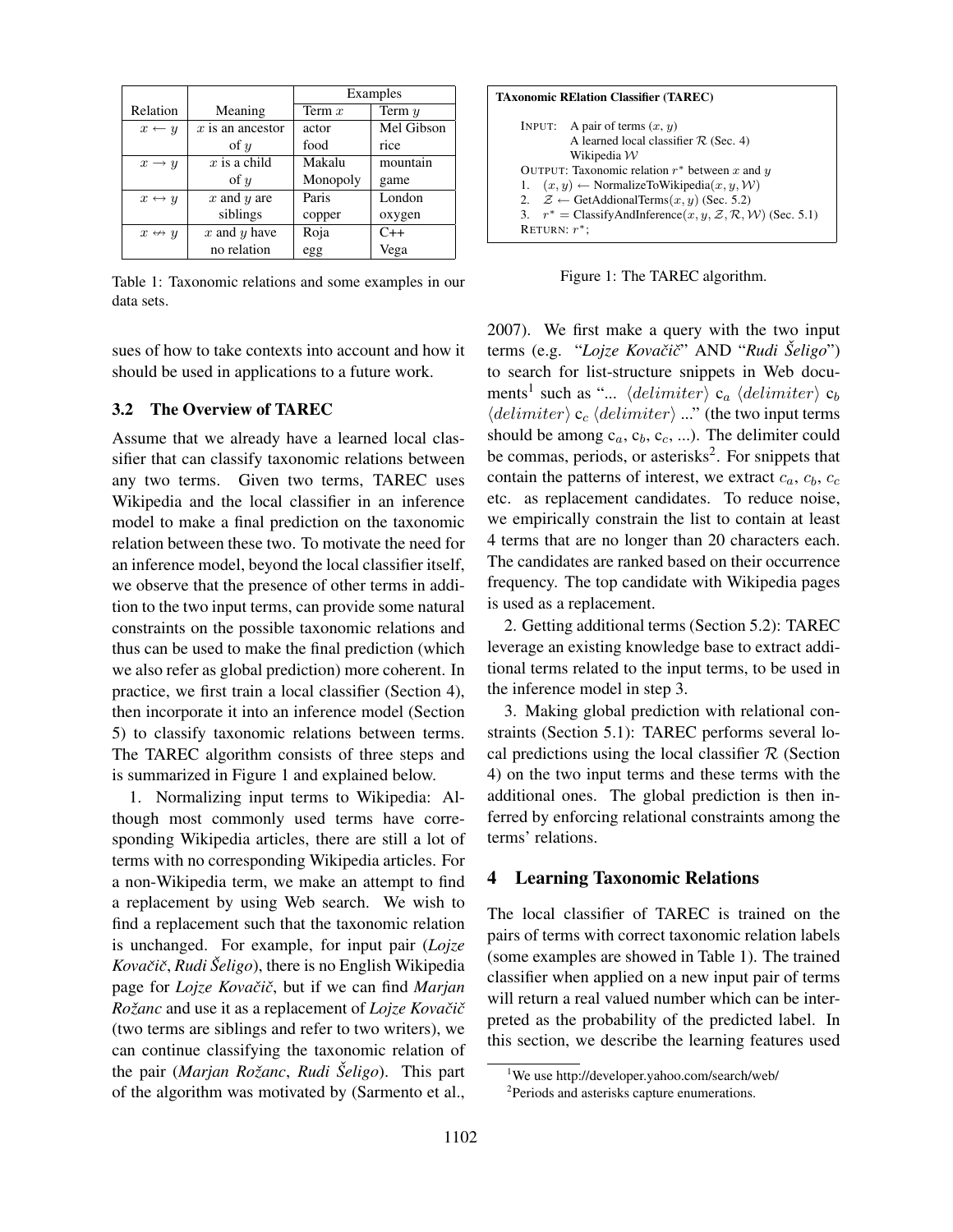| <b>Title/Term</b> | Text                                                                                                            | <b>Categories</b>                                 |
|-------------------|-----------------------------------------------------------------------------------------------------------------|---------------------------------------------------|
| President<br>ΩŤ   | The President of the United States is the head of state and head of government of the United States and is the  | Presidents of the United States, Presidency of    |
| United<br>the     | highest political official in the United States by influence and recognition. The President leads the executive | the United States                                 |
| <b>States</b>     | branch of the federal government and is one of only two elected members of the executive branch                 |                                                   |
| W.<br>George      | George Walker Bush; born July 6, 1946) served as the 43rd President of the United States from 2001 to 2009.     | Children of Presidents of the United States, Gov- |
| Bush              | He was the 46th Governor of Texas from 1995 to 2000 before being sworn in as President on January 20, 2001      | ernors of Texas, Presidents of the United States, |
|                   |                                                                                                                 | Texas Republicans                                 |
| Gerald Ford       | Gerald Rudolff Ford (born Leslie Lynch King, Jr.) (July 14, 1913 December 26, 2006) was the 38th President      | Presidents of the United States, Vice Presidents  |
|                   | of the United States, serving from 1974 to 1977, and the 40th Vice President of the United States serving from  | of the United States, Republican Party (United    |
|                   | 1973 to 1974.                                                                                                   | States) presidential nominees                     |
|                   |                                                                                                                 |                                                   |

Table 2: Examples of texts and categories of Wikipedia articles.

by our local taxonomic relation classifier.

Given two input terms, we first build a semantic representation for each term by using a local search engine<sup>3</sup> to retrieve a list of top articles in Wikipedia that are relevant to the term. To do this, we use the following procedure: (1) Using both terms to make a query (e.g. *"George W. Bush"* AND *"Bill Clinton"*) to search in Wikipedia ; (2) Extracting important keywords in the titles and categories of the retrieved articles using TF-IDF (e.g. *president*, *politician*); (3) Combining each input term with the extracted keywords (e.g. *"George W. Bush"* AND *"president"* AND *"politician"*) to create a final query used to search for the term's relevant articles in Wikipedia. This is motivated by the assumption that the real world applications calling TAREC typically does so with two terms that are related in some sense, so our procedure is designed to exploit that. For example, it's more likely that term *Ford* in the pair (*George W. Bush*, *Ford*) refers to the former president of the United States, *Gerald Ford*, than the founder of Ford Motor Company, *Henry Ford*.

Once we have a semantic representation of each term, in the form of the extracted articles, we extract from it features that we use as the representation of the two input terms in our learning algorithm. It is worth noting that a Wikipedia page usually consists of a title (i.e. the term), a body text, and a list of categories to which the page belongs. Table 2 shows some Wikipedia articles. From now on, we use *the titles of*  $x$ , *the texts of*  $x$ , and *the categories of*  $x$  to refer to the titles, texts, and categories of the associated articles in the representation of  $x$ . Below are the learning features extracted for input pair  $(x,y)$ .

Bags-of-words Similarity: We use cosine similarity metric to measure the degree of similarity between bags of words. We define four bags-of-words features as the degree of similarity between the texts

Degree of similarity  $text(x)$  vs. categories $(y)$ categories $(x)$  vs. texts $(y)$ texts $(x)$  vs. texts $(y)$ categories $(x)$  vs. categories $(y)$ 

Table 3: Bag-of-word features of the pair of terms  $(x,y)$ ; texts(.) and categories(.) are two functions that extract associated texts and categories from the semantic representation of  $x$  and  $y$ .

and categories associated with two input terms  $x$  and  $y$  in Table 3. To collect categories of a term, we take the categories of its associated articles and go up  $K$ levels in the Wikipedia category system. In our experiments, we use abstracts of Wikipedia articles instead of whole texts.

Association Information: This features represents a measure of association between the terms by considering their information overlap. We capture this feature by the pointwise mutual information (pmi) which quantifies the discrepancy between the probability of two terms appearing together versus the probability of each term appearing independently<sup>4</sup>. The pmi of two terms x and y is estimated as follows:

$$
pmi(x,y) = log \frac{p(x,y)}{p(x)p(y)} = log \frac{Nf(x,y)}{f(x)f(y)}
$$

,

where  $N$  is the total number of Wikipedia articles, and  $f(.)$  is the function which counts the number of appearances of its argument.

Overlap Ratios: The overlap ratio features capture the fact that the titles of a term usually overlap with the categories of its descendants. We measure this overlap as the ratio of the number of common phrases used in the titles of one term and the categories of the other term. In our context, a phrase is

<sup>3</sup>E.g. http://lucene.apache.org/

<sup>&</sup>lt;sup>4</sup>pmi is different than mutual information. The former applies to specific outcomes, while the latter is to measure the mutual dependence of two random variables.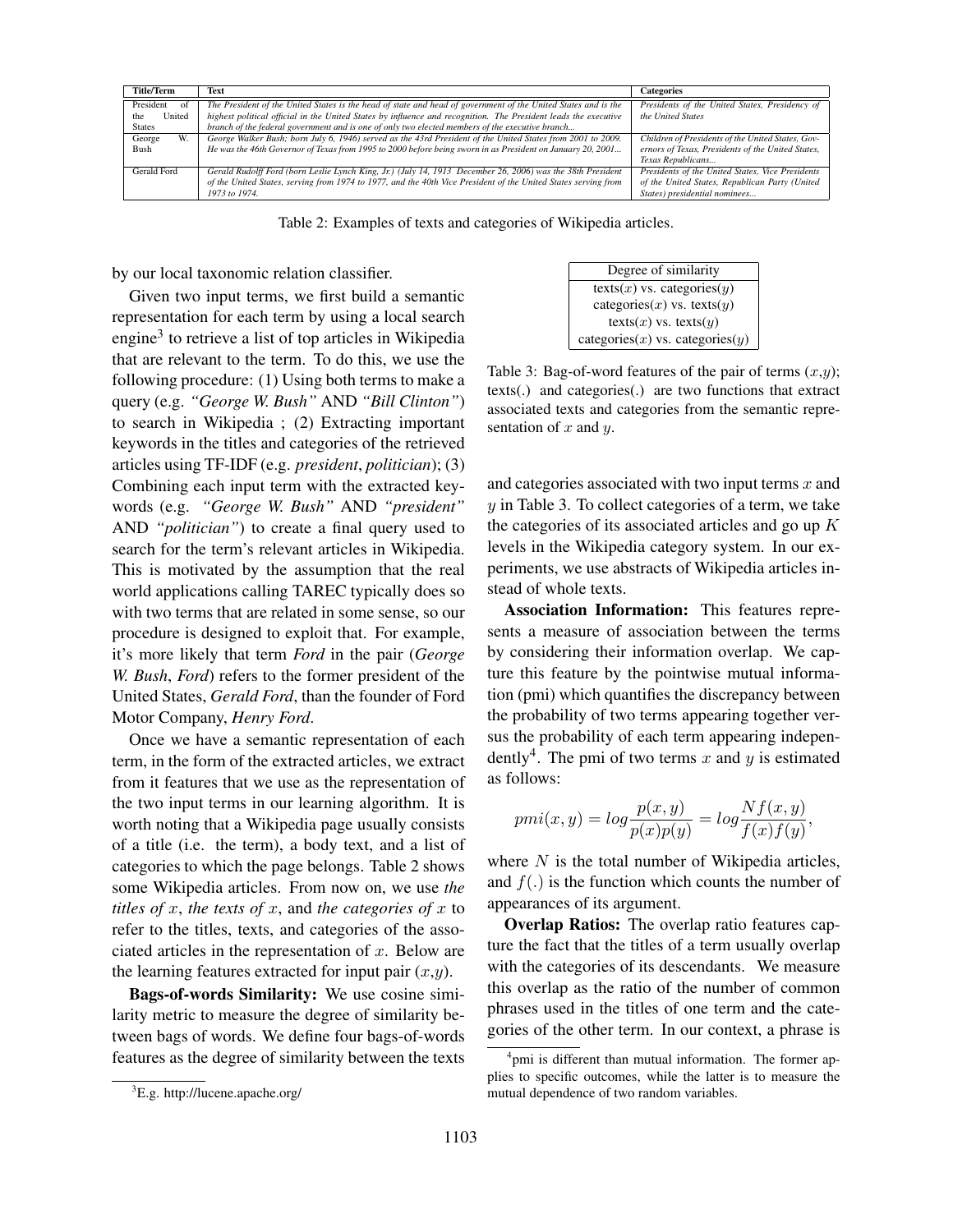considered to be a common phrase if it appears in the titles of one term and the categories of the other term and it is also of the following types: (1) the whole string of a category, or (2) the head in the root form of a category, or (3) the post-modifier of a category. We use the Noun Group Parser from (Suchanek et al., 2007) to extract the head and post-modifier from a category. For example, one of the categories of an article about *Chicago* is *Cities in Illinois*. This category can be parsed into a head in its root form *City*, and a post-modifier *Illinois*. Given term pair *(City, Chicago)*, we observe that *City* matches the head of the category *Cities in Illinois* of term *Chicago*. This is a strong indication that *Chicago* is a child of *City*.

We also use a feature that captures the overlap ratio of *common phrases* between the categories of two input terms. For this feature, we do not use the *post-modifier* of the categories. We use Jaccard similarity coefficient to measure these overlaps ratios.

### 5 Inference with Relational Constraints

Once we have a local multi-class classifier that maps a given pair of terms to one of the four possible relations, we use a constraint-based optimization algorithm to improve this prediction. The key insight behind the way we model the inference model is that if we consider more than two terms, there are logical constraints that restrict the possible relations among them. For instance, *George W. Bush* cannot be an ancestor or sibling of *president* if we are confident that *president* is an ancestor of *Bill Clinton*, and *Bill Clinton* is a sibling of *George W. Bush*. We call the combination of terms and their relations a *term network*. Figure 2 shows some n-term networks consisting of two input terms  $(x, y)$ , and additional terms  $z, w, v$ .

The aforementioned observations show that if we can obtain additional terms that are related to the two target terms, we can enforce such coherency relational constraints and make a global prediction that would improve the prediction of the taxonomic relation between the two given terms. Our inference model follows constraint-based formulations that were introduced in the NLP community and were shown to be very effective in exploiting declarative background knowledge (Roth and Yih, 2004; Denis and Baldridge, 2007; Punyakanok et al., 2008; Chang et al., 2008).



Figure 2: Examples of  $n$ -term networks with two input term  $x$  and  $y$ . (a) and (c) show valid combinations of edges, whereas (b) and (d) are two relational constraints. For simplicity, we do not draw *no relation* edges in (d).

#### 5.1 Enforcing Coherency through Inference

Let  $x, y$  be two input terms, and  $\mathcal{Z}$  =  $\{z_1, z_2, ..., z_m\}$  be a set of additional terms. For a subset  $Z \in \mathcal{Z}$ , we construct a set of term networks whose nodes are  $x$ ,  $y$  and all elements in  $Z$ , and the edge, e, between every two nodes is one of four taxonomic relations whose weight,  $w(e)$ , is given by a local classifier (Section 4). If  $l = |Z|$ , there are  $n = 2 + l$  nodes in each network, and  $4^{\left[\frac{1}{2}n(n-1)\right]}$ term networks can be constructed. In our experiments we only use 3-term networks (i.e.  $l = 1$ ). For example, for the input pair (*red*, *green*) and  $\mathcal{Z} = \{blue, yellow\}$ , we can construct 64 networks for the triple  $\langle red, green, Z = \{blue\}\rangle$  and 64 networks for  $\langle red, green, Z = \{yellow\}\rangle$  by trying all possible relations between the terms.

A *relational constraint* is defined as a term network consisting of only its "illegitimate" edge settings, those that belongs to a pre-defined list of invalid edge combinations. For example, Figure 2b shows an invalid network where *red* is a sibling of both *green* and *blue*, and *green* is an ancestor of *blue*. In Figure 2d, *Celcius* and *meter* cannot be siblings because they are children of two sibling terms *temperature* and *length*. The relational constraints used in our experiments are manually constructed.

Let  $C$  be a list of relational constraints. Equation (1) defines the network scoring function, which is a linear combination of the edge weights,  $w(e)$ , and the penalties,  $\rho_k$ , of term networks matching constraint  $C_k \in \mathcal{C}$ .

$$
score(t) = \sum_{e \in t} w(e) - \sum_{k=1}^{|C|} \rho_k d_{C_k}(t) \qquad (1)
$$

function  $d_{C_k}(t)$  indicates if t matches  $C_k$ . In our work, we use relational constraints as hard con-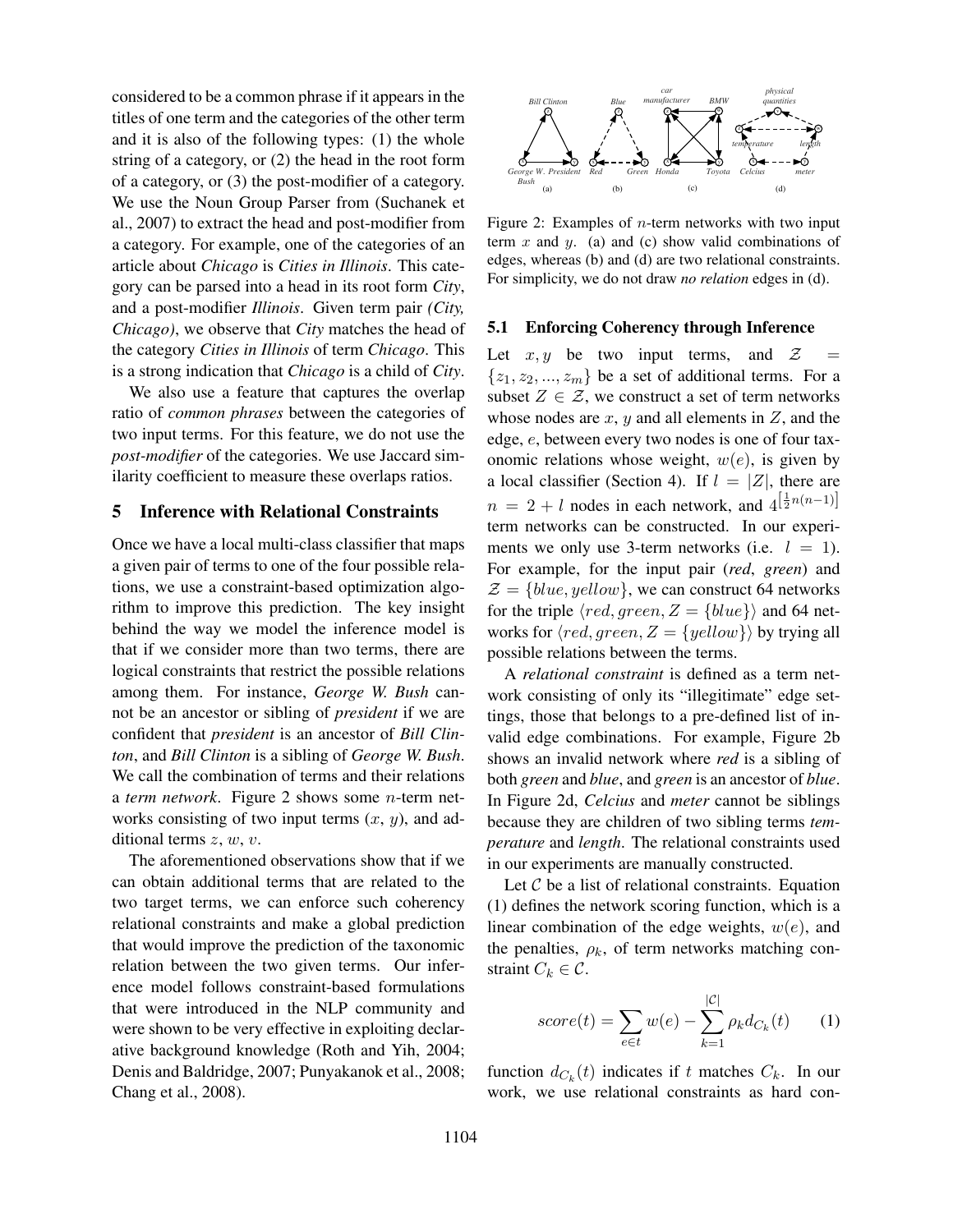| <b>YAGO Query Patterns</b><br>INPUT: term " $x$ "<br>OUTPUT: lists of ancestors, siblings, and children of " $x$ " |                   |                   |  |  |
|--------------------------------------------------------------------------------------------------------------------|-------------------|-------------------|--|--|
| Pattern 1                                                                                                          | Pattern 2         | Pattern 3         |  |  |
| " $x$ " MEANS $2A$                                                                                                 | " $x$ " MEANS ?A  | " $x$ " MEANS ?D  |  |  |
| <b>2A SUBCLASSOF 2B</b>                                                                                            | <b>2A TYPE 2B</b> | <b>2E TYPE 2D</b> |  |  |
| <b>?C SUBCLASSOF ?B</b>                                                                                            | <b>?C TYPE ?B</b> |                   |  |  |
| RETURN: $?B$ , $?C$ , $?E$ as<br>lists of ancestors, siblings, and children, respectively.                         |                   |                   |  |  |

Figure 3: Our YAGO query patterns used to obtain related terms for " $x$ ".

straints and set their penalty  $\rho_k$  to  $\infty$ . For a set of term networks formed by  $\langle x, y, Z \rangle$  and all possible relations between the terms, we select the best network,  $t^* = \text{argmax}_t score(t)$ .

After picking the best term network  $t^*$  for every  $Z \in \mathcal{Z}$ , we make the final decision on the taxonomic relation between  $x$  and  $y$ . Let  $r$  denote the relation between x and y in a particular  $t^*$  (e.g.  $r = x \leftrightarrow y$ .) The set of all  $t^*$  is divided into 4 groups with respect to r (e.g. a group of all  $t^*$  having  $r = x \leftrightarrow y$ , a group of all  $t^*$  having  $r = x \leftarrow y$ .) We denote a group with term networks holding  $r$  as the relation between x and y by  $\mathcal{T}_r$ . To choose the best taxonomic relation,  $r^*$ , of x and y, we solve the objective function defined in Equation 2.

$$
r^* = \operatorname{argmax}_r \frac{1}{|\mathcal{T}_r|} \sum_{t^* \in \mathcal{T}_r} \lambda_{t^*} score(t^*) \qquad (2)
$$

where  $\lambda_t$  is the weight of term network t, defined as the occurrence probability of  $t$  (regarding only its edges' setting) in the training data, which is augmented with additional terms. Equation (2) finds the best taxonomic relation of two input terms by computing the average score of every group of the best term networks representing a particular relation of two input terms.

#### 5.2 Extracting Related Terms

In the inference model, we need to obtain other terms that are related to the two input terms. Hereafter, we refer to additional terms as *related terms*. The related term space is a space of direct ancestors, siblings and children in a particular resource.

We propose an approach that uses the YAGO ontology (Suchanek et al., 2007) to provide related terms. It is worth noting that YAGO is chosen over the Wikipedia category system used in our work because YAGO is a clean ontology built by carefully combining Wikipedia and WordNet.<sup>5</sup>

In YAGO model, all objects (e.g. *cities*, *people*, etc.) are represented as *entities*. To map our input terms to entities in YAGO, we use the MEANS relation defined in the YAGO ontology. Furthermore, similar entities are grouped into *classes*. This allows us to obtain direct ancestors of an entity by using the TYPE relation which gives the entity's classes. Furthermore, we can get ancestors of a class with the SUBCLASSOF relation<sup>6</sup>. By using three relations MEANS, TYPE and SUBCLASSOF in YAGO model, we can obtain Proposals for direct ancestors, siblings, and children, if any, for any input term. We then evaluate our classifier on all pairs, and run the inference to improve the prediction using the coherency constraints. Figure 3 presents three patterns that we used to query related terms from YAGO.

### 6 Experimental Study

In this section, we evaluate TAREC against several systems built upon existing well-known knowledge sources. The resources are either hierarchical structures or extracted by using distributional semantic models. We also perform several experimental analyses to understand TAREC's behavior in details.

#### 6.1 Comparison to Hierarchical Structures

We create and use two main data sets in our experiments. Dataset-I is generated from 40 semantic classes of about 11,000 instances. The original semantic classes and instances were manually constructed with a limited amount of manual post-filtering and were used to evaluate information extraction tasks in (Paşca, 2007; Paşca and Van Durme, 2008) (we refer to this original data as OrgData-I). This dataset contains both terms with Wikipedia pages (e.g. *George W. Bush*) and non-Wikipedia terms (e.g. *hindu mysticism*). Pairs of terms are generated by randomly pairing semantic class names and instances. We generate disjoint training and test sets of 8,000 and 12,000 pairs of terms, respectively. We call the test set of this

<sup>&</sup>lt;sup>5</sup>However, YAGO by itself is weaker than our approach in identifying taxonomic relations (see Section 6.)

<sup>&</sup>lt;sup>6</sup>These relations are defined in the YAGO ontology.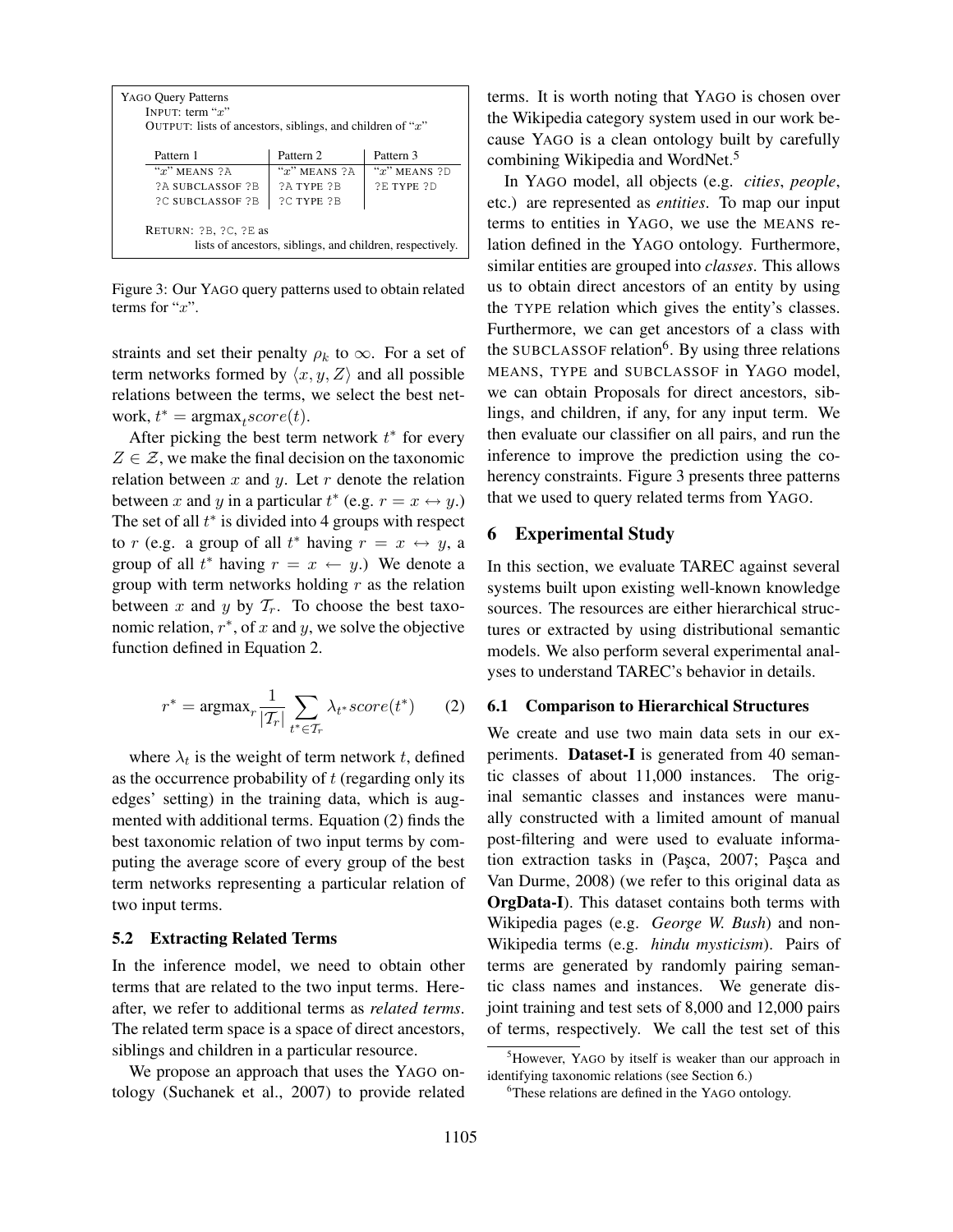dataset Test-I. Dataset-II is generated from 44 semantic classes of more than 10,000 instances used in (Vyas and Pantel,  $2009$ )<sup>7</sup>. The original semantic classes and instances were extracted from Wikipedia lists. This data, therefore, only contains terms with corresponding Wikipedia pages. We also generate disjoint training and test sets of 8,000 and 12,000 pairs of terms, respectively, and call the test set of this dataset Test-II. $^8$ 

Several semantic class names in the original data are written in short forms (e.g. *chemicalelem*, *proglanguage*). We expand these names to some meaningful names which are used by all systems in our experiments. For example, *terroristgroup* is expanded to *terrorist group*, *terrorism*. Table 1 shows some pairs of terms which are generated. Four types of taxonomic relations are covered with balanced numbers of examples in all data sets. To evaluate our systems, we use a snapshot of Wikipedia from July, 2008. After cleaning and removing articles without categories (except redirect pages), 5,503,763 articles remain. We index these articles using Lucene<sup>9</sup>. As a learning algorithm, we use a regularized averaged Perceptron (Freund and Schapire, 1999).

We compare TAREC with three systems that we built using recently developed large-scale hierarchical structures. Strube07 is built on the latest version of a taxonomy,  $T_{Strube}$ , which was derived from Wikipedia (Ponzetto and Strube, 2007). It is worth noting that the structure of  $T_{Strube}$  is similar to the page structure of Wikipedia. For a fair comparison, we first generate a semantic representation for each input term by following the same procedure used in TAREC described in Section 4. The titles and categories of the articles in the representation of each input term are then extracted. Only titles and their corresponding categories that are in  $T_{Strube}$  are considered. A term is an ancestor of the other if at least one of its titles is in the categories of the other term. If two terms share a common category, they are considered siblings; and no relation, otherwise. The ancestor relation is checked first, then sibling, and finally no relation. Snow06 uses the *extended*

|               | <b>Test-I</b> | <b>Test-II</b> |
|---------------|---------------|----------------|
| Strube07      | 24.32         | 25.63          |
| Snow06        | 41.97         | 36.26          |
| Yago07        | 65.93         | 70.63          |
| TAREC (local) | 81.89         | 84.7           |
| <b>TAREC</b>  | 85.34         | 86.98          |

Table 4: Evaluating and comparing performances, in accuracy, of the systems on Test-I and Test-II. TAREC (local) uses only our local classifier to identify taxonomic relations by choosing the relation with highest confidence.

*WordNet* (Snow et al., 2006). Words in the extended WordNet can be common nouns or proper nouns. Given two input terms, we first map them onto the hierarchical structure of the extended WordNet by exact string matching. A term is an ancestor of the other if it can be found as an hypernym after going up  $K$  levels in the hierarchy from the other term. If two terms share a common subsumer within some levels, then they are considered as siblings. Otherwise, there is no relation between the two input terms. Similar to Strube07, we first check ancestor, then sibling, and finally no relation. Yago07 uses the YAGO ontology (Suchanek et al., 2007) as its main source of background knowledge. Because the YAGO ontology is a combination of Wikipedia and WordNet, this system is expected to perform well at recognizing taxonomic relations. To access a term's ancestors and siblings, we use patterns 1 and 2 in Figure 3 to map a term to the ontology and move up on the ontology. The relation identification process is then similar to those of Snow06 and Strube07. If an input term is not recognized by these systems, they return *no relation*.

Our overall algorithm, TAREC, is described in Figure 1. We manually construct a pre-defined list of 35 relational constraints to use in the inference model. We also evaluate our local classifier (Section 4), which is referred as TAREC (local). To make classification decision with TAREC (local), for a pair of terms, we choose the predicted relation with highest confidence returned by the classifier.

In all systems compared, we vary the value of  $K^{10}$ from 1 to 4. The best result of each system is reported. Table 4 shows the comparison of all systems evaluated on both Test-I and Test-II. Our systems, as shown, significantly outperform the other

 $7$ There were 50 semantic classes in the original dataset. We grouped some semantically similar classes for the purpose of classifying taxonomic relations.

<sup>8</sup> Published at http://cogcomp.cs.illinois.edu/page/software

<sup>9</sup> http://lucene.apache.org, version 2.3.2

<sup>&</sup>lt;sup>10</sup>See Section 3.1 for the meaning of  $K$ .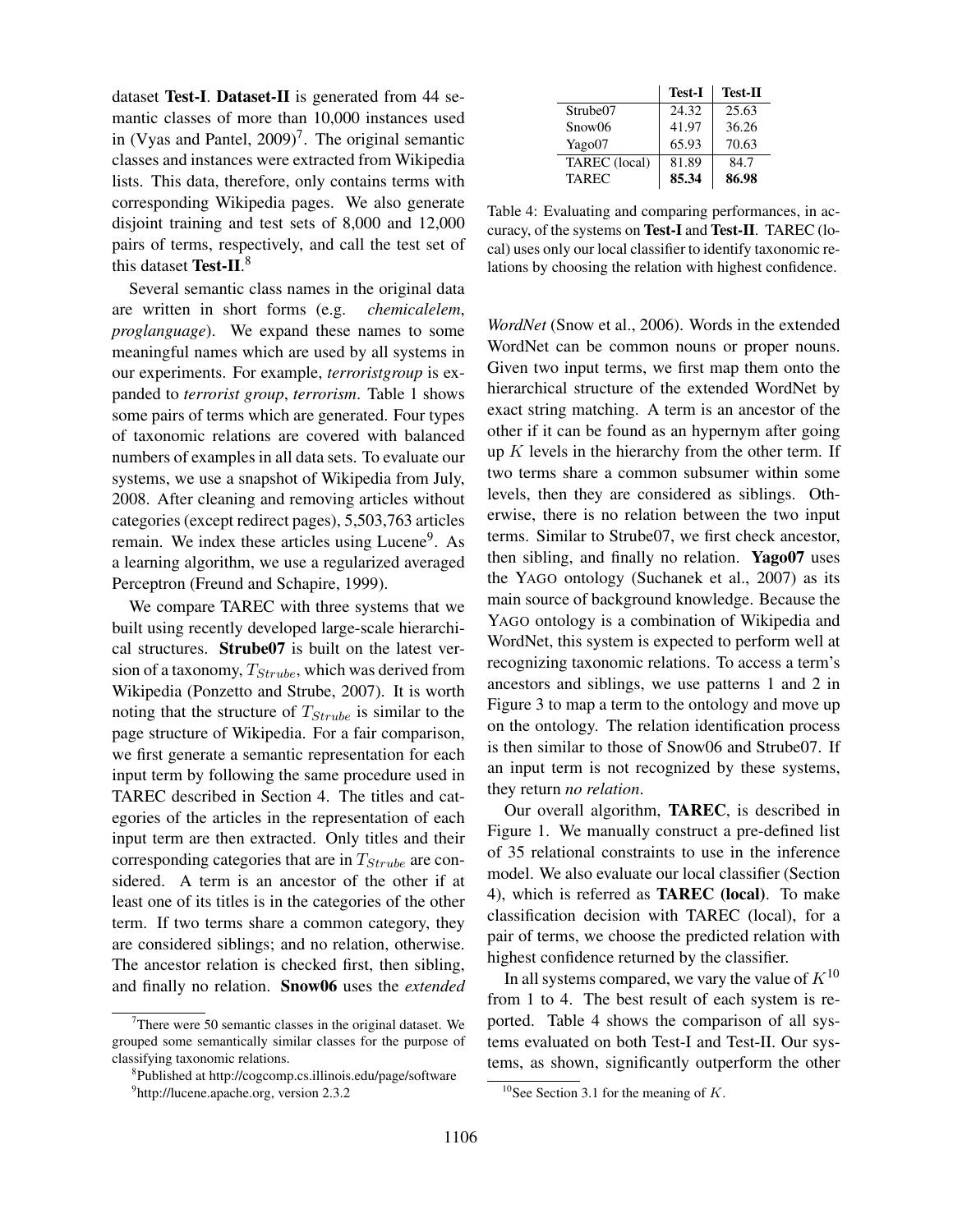systems. In Table 4, the improvement of TAREC over TAREC (local) on Test-I shows the contribution of both the normalization procedure (that is, going outside Wikipedia terms) and the global inference model to the classification decisions, whereas the improvement on Test-II shows only the contribution of the inference model, because Test-II contains only terms with corresponding Wikipedia articles.

Observing the results we see that our algorithms is doing significantly better that fixed taxonomies based algorithms. This is true both for TAREC (local) and for TAREC. We believe that our machine learning based classifier is very flexible in extracting features of the two input terms and thus in predicting their taxonomic Relation. On the other hand, other system rely heavily on string matching techniques to map input terms to their respective ontologies, and these are very inflexible and brittle. This clearly shows one limitation of using existing structured resources to classify taxonomic relations.

We do not use special tactics to handle polysemous terms. However, our procedure of building semantic representations for input terms described in Section 4 ties the senses of the two input terms and thus, implicitly, may get some sense information. We do not use this procedure in Snow06 because WordNet and Wikipedia are two different knowledge bases. We also do not use this procedure in Yago07 because in YAGO, a term is mapped onto the ontology by using the MEANS operator (in Pattern 1, Figure 3). This cannot follow our procedure.

### 6.2 Comparison to Harvested Knowledge

As we discussed in Section 2, the output of bootstrapping-based algorithms is usually limited to a small number of high-quality terms while sacrificing coverage (or vice versa). For example, the full Espresso algorithm in (Pantel and Pennacchiotti, 2006) extracted 69,156 instances of *is-a* relation with 36.2% precision. Similarly, (Kozareva et al., 2008) evaluated only a small number (a few hundreds) of harvested instances. Recently, (Baroni and Lenci, 2010) proposed a general framework to extract properties of input terms. Their TypeDM model harvested 5,000 significant properties for each term out of 20,410 noun terms. For example, the properties of *marine* include  $\langle own, bomb \rangle$ ,  $\langle use, gun \rangle$ . Using vector space models we could

measure the similarity between terms using their property vectors. However, since the information available in TypeDM does not support predicting the ancestor relation between terms, we only evaluate TypeDM in classifying sibling vs. no relation. We do this by giving a list of semantic classes using the following procedure: (1) For each semantic class, use some seeds to compute a centroid vector from the seeds' vectors in TypeDM, (2) each term in an input pair is classified into its best semantic class based on the cosine similarity between its vector and the centroid vector of the category, (3) two terms are siblings if they are classified into the same category; and have no relation, otherwise. Out of 20,410 noun terms in TypeDM, there are only 345 terms overlapping with the instances in OrgData-I and belonging to 10 significant semantic classes. For each semantic class, we randomly pick 5 instances as its seeds to make a centroid vector. The rest of the overlapping instances are randomly paired to make a dataset of 4,000 pairs of terms balanced in the number of sibling and no relation pairs. On this dataset, TypeDM achieves the accuracy of 79.75%. TAREC (local), with the local classifier trained on the training set (with 4 relation classes) of Dataset-I, gives 78.35% of accuracy. The full TAREC system with relational constraints achieves 82.65%. We also re-train and evaluate the local classifier of TAREC on the same training set but without ancestor relation pairs. This local classifier has an accuracy of 81.08%.

These results show that although the full TAREC system gives better performance, TypeDM is very competitive in recognizing sibling vs. no relation. However, TypeDM can only work in a limited setting where semantic classes are given in advance, which is not practical in real-world applications; and of course, TypeDM does not help to recognize ancestor relations between two terms.

### 6.3 Experimental Analysis

In this section, we discuss some experimental analyses to better understand our systems.

Precision and Recall: We want to study TAREC on individual taxonomic relations using Precision and Recall. Table 5 shows that TAREC performs very well on ancestor relation. Sibling and no relation are the most difficult relations to classify. In the same experimental setting on Test-I, Yago07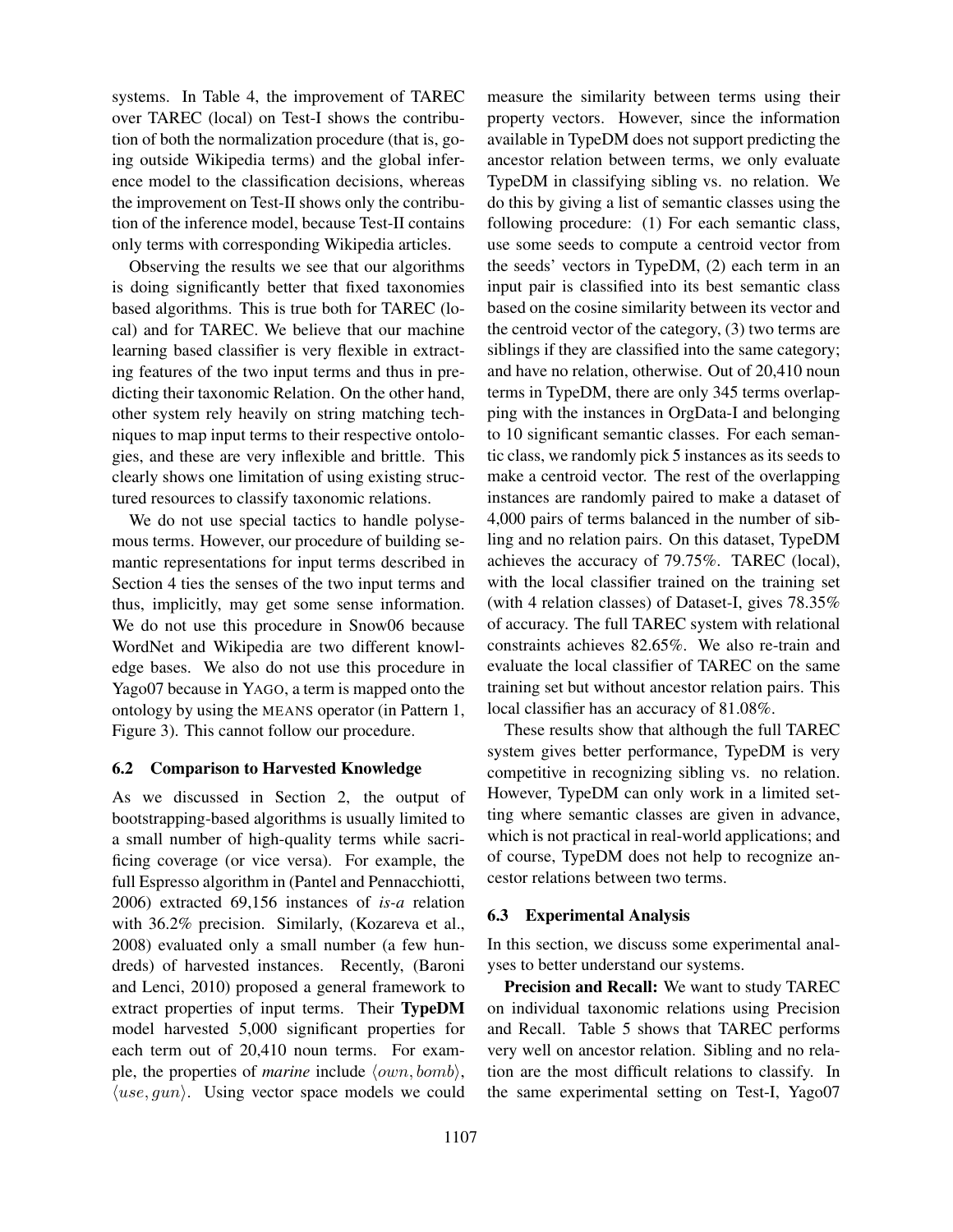| <b>TAREC</b>          | <b>Test-I</b> |       | <b>Test-II</b> |       |  |
|-----------------------|---------------|-------|----------------|-------|--|
|                       | Prec          | Rec   | Prec           | Rec   |  |
| $x \leftarrow y$      | 95.82         | 88.01 | 96.46          | 88.48 |  |
| $x \rightarrow y$     | 94.61         | 89.29 | 96.15          | 88.86 |  |
| $x \leftrightarrow y$ | 79.23         | 84.01 | 83.15          | 81.87 |  |
| $x \leftrightarrow y$ | 73.94         | 79.9  | 75.54          | 88.27 |  |
| Average               | 85.9          | 85.3  | 87.83          | 86.87 |  |

Table 5: Performance of TAREC on individual taxonomic relation.

|               | Wiki  | WordNet | non-Wiki |
|---------------|-------|---------|----------|
| Strube07      | 24.59 | 24.13   | 21.18    |
| Snow06        | 41.23 | 46.91   | 34.46    |
| Yago07        | 69.95 | 70.42   | 34.26    |
| TAREC (local) | 89.37 | 89.72   | 31.22    |
| <b>TAREC</b>  | 91.03 | 91.2    | 45.21    |

Table 6: Performance of the systems on special data sets, in accuracy. On the non-Wikipedia test set, TAREC (local) simply returns sibling relation.

achieves 79.34% and 66.03% of average Precision and Recall, respectively. These numbers on Test-II are 81.33% and 70.44%.

Special Data Sets: We evaluate all systems that use hierarchical structures as background knowledge on three special data sets derived from Test-I. From 12,000 pairs in Test-I, we created a test set, Wiki, consisting of 10, 456 pairs with all terms in Wikipedia. We use the rest of 1, 544 pairs with at least one non-Wikipedia term to build a non-Wiki test set. The third dataset, WordNet, contains 8, 625 pairs with all terms in WordNet and Wikipedia. Table 6 shows the performance of the systems on these data sets. Unsurprisingly, Yago07 gets better results on Wiki than on Test-I. Snow06, as expected, gives better performance on the WordNet test set. TAREC still significantly outperforms these systems. The improvement of TAREC over TAREC (local) on the Wiki and WordNet test sets shows the contribution of the inference model, whereas the improvement on the non-Wikipedia test set shows the contribution of normalizing input terms to Wikipedia.

Contribution of Related Terms in Inference: We evaluate TAREC when the inference procedure is fed by related terms that are generated using a "gold standard" source instead of YAGO. To do this, we use the original data which was used to generate Test-I. For each term in the examples of Test-I, we get its ancestors, siblings, and children, if any, from

|                                                    | $K=1$ $K=2$ $K=3$ $K=4$ |  |
|----------------------------------------------------|-------------------------|--|
| TAREC.                                             | 82.93 85.34 85.23 83.95 |  |
| TAREC (Gold Infer.)   83.46   86.18   85.9   84.93 |                         |  |

Table 7: Evaluating TAREC with different sources providing related terms to do inference.

the original data and use them as related terms in the inference model. This system is referred as TAREC (Gold Infer.). Table 7 shows the results of the two systems on different  $K$  as the number of levels to go up on the Wikipedia category system. We see that TAREC gets better results when doing inference with better related terms. In this experiment, the two systems use the same number of related terms.

# 7 Conclusions

We studied an important component of many computational linguistics tasks: given two target terms, determine that taxonomic relation between them. We have argued that static structured knowledge bases cannot support this task well enough, and provided empirical support for this claim. We have developed TAREC, a novel algorithm that leverages information from existing knowledge sources and uses machine learning and a constraint-based inference model to mitigate the noise and the level of uncertainty inherent in these resources. Our evaluations show that TAREC significantly outperforms other systems built upon existing well-known knowledge sources. Our approach generalizes and handles non-Wikipedia term well across semantic classes. Our future work will include an evaluation of TAREC in the context of textual inference applications.

#### Acknowledgments

The authors thank Mark Sammons, Vivek Srikumar, James Clarke and the anonymous reviewers for their insightful comments and suggestions. University of Illinois at Urbana-Champaign gratefully acknowledges the support of Defense Advanced Research Projects Agency (DARPA) Machine Reading Program under Air Force Research Laboratory (AFRL) prime contract No. FA8750-09-C-0181. The first author also thanks the Vietnam Education Foundation (VEF) for its sponsorship. Any opinions, findings, and conclusion or recommendations expressed in this material are those of the authors and do not necessarily reflect the view of the VEF, DARPA, AFRL, or the US government.